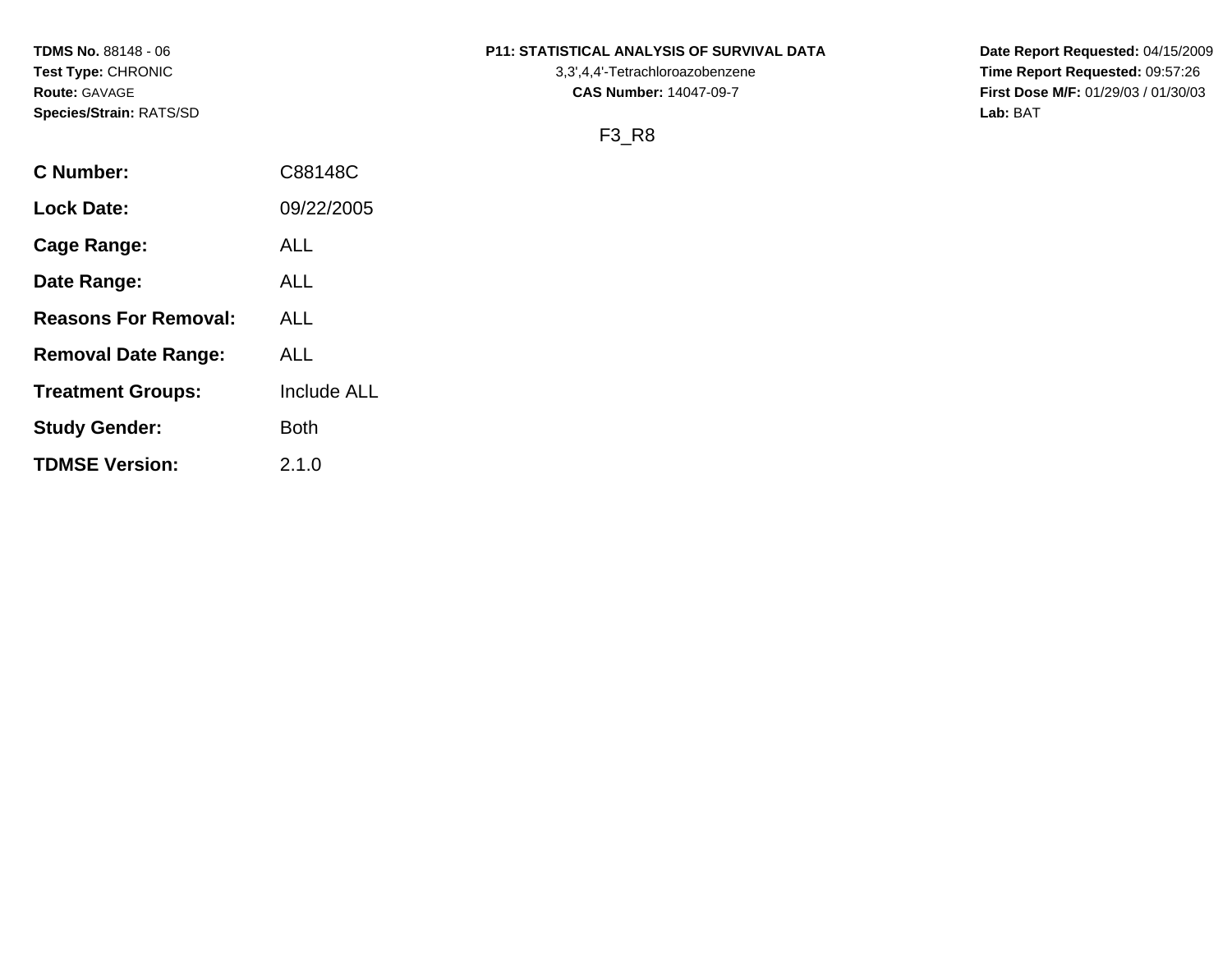**Test Type:** CHRONIC 3,3',4,4'-Tetrachloroazobenzene **Time Report Requested:** 09:57:26 **Route:** GAVAGE **CAS Number:** 14047-09-7 **First Dose M/F:** 01/29/03 / 01/30/03

#### **MALE RATS** FIRST TERMINAL SACRIFICE AT **727** DAYS

INDIVIDUAL SURVIVAL TIMES (DAYS)

| TOTAL 50                            |                          |                          |                   | UNCENSORED DEATHS 21 |                   |                   |                   |                          |                   | <b>CENSORED DEATHS 1</b> |                   | TERMINAL 28       |                   |  |  |
|-------------------------------------|--------------------------|--------------------------|-------------------|----------------------|-------------------|-------------------|-------------------|--------------------------|-------------------|--------------------------|-------------------|-------------------|-------------------|--|--|
| UNCENSORED DEATH DAYS:              |                          |                          |                   |                      |                   |                   |                   |                          |                   |                          |                   |                   |                   |  |  |
| 274<br>650                          | 398<br>671               | 420<br>694               | 496<br>700        | 513<br>706           | 549<br>716        | 567<br>717        | 575               | 592                      | 617               | 627                      | 639               | 640               | 650               |  |  |
| <b>CENSORED DEATH DAYS:</b><br>496  |                          |                          |                   |                      |                   |                   |                   |                          |                   |                          |                   |                   |                   |  |  |
| $DOSE = 10$                         |                          | <b>MG/KG</b>             |                   |                      |                   |                   |                   |                          |                   |                          |                   |                   |                   |  |  |
| TOTAL 50                            |                          |                          |                   | UNCENSORED DEATHS 41 |                   |                   |                   |                          |                   | CENSORED DEATHS 0        |                   |                   | TERMINAL 9        |  |  |
| UNCENSORED DEATH DAYS:              |                          |                          |                   |                      |                   |                   |                   |                          |                   |                          |                   |                   |                   |  |  |
| 62<br>524<br>626                    | 176<br>524<br>627        | 332<br>532<br>635        | 380<br>535<br>637 | 427<br>537<br>644    | 454<br>541<br>657 | 467<br>549<br>671 | 471<br>549<br>674 | 486<br>576<br>682        | 499<br>576<br>689 | 500<br>595<br>690        | 504<br>602<br>698 | 514<br>612<br>705 | 521<br>617        |  |  |
| <b>CENSORED DEATH DAYS:</b><br>None |                          |                          |                   |                      |                   |                   |                   |                          |                   |                          |                   |                   |                   |  |  |
| $DOSE = 30$                         |                          | <b>MG/KG</b>             |                   |                      |                   |                   |                   |                          |                   |                          |                   |                   |                   |  |  |
| TOTAL 50                            |                          |                          |                   | UNCENSORED DEATHS 45 |                   |                   |                   | <b>CENSORED DEATHS 1</b> |                   |                          |                   |                   | <b>TERMINAL 4</b> |  |  |
| UNCENSORED DEATH DAYS:              |                          |                          |                   |                      |                   |                   |                   |                          |                   |                          |                   |                   |                   |  |  |
| 115<br>497<br>608<br>707            | 258<br>533<br>609<br>712 | 281<br>554<br>609<br>712 | 295<br>554<br>617 | 307<br>562<br>617    | 367<br>562<br>653 | 438<br>573<br>653 | 448<br>573<br>653 | 452<br>574<br>658        | 468<br>574<br>660 | 474<br>580<br>670        | 474<br>587<br>671 | 487<br>588<br>689 | 491<br>602<br>697 |  |  |
| <b>CENSORED DEATH DAYS:</b><br>38   |                          |                          |                   |                      |                   |                   |                   |                          |                   |                          |                   |                   |                   |  |  |
| $DOSE = 100$                        |                          | <b>MG/KG</b>             |                   |                      |                   |                   |                   |                          |                   |                          |                   |                   |                   |  |  |

TOTAL 50 UNCENSORED DEATHS 47 CENSORED DEATHS 1 TERMINAL 2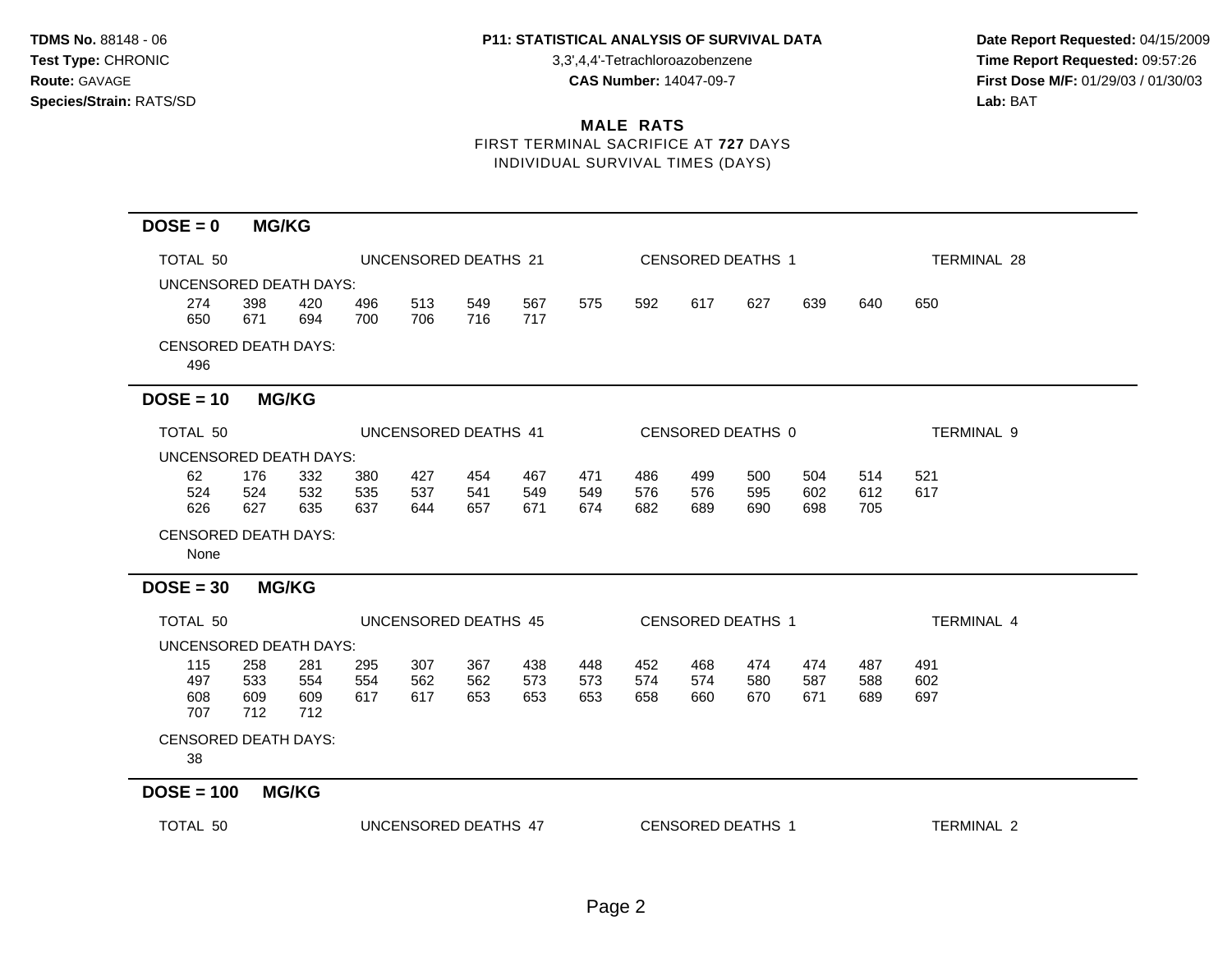**Test Type:** CHRONIC 3,3',4,4'-Tetrachloroazobenzene **Time Report Requested:** 09:57:26 **Route:** GAVAGE **CAS Number:** 14047-09-7 **First Dose M/F:** 01/29/03 / 01/30/03 **Species/Strain:** RATS/SD **Lab:** BAT

# **MALE RATS** FIRST TERMINAL SACRIFICE AT **727** DAYS INDIVIDUAL SURVIVAL TIMES (DAYS)

#### UNCENSORED DEATH DAYS:

| 174 | 192 | 225 | 274 | 281 | 365 | 387 | 398 | 433 | 443 | 484 | 499 | 500 | 503 |
|-----|-----|-----|-----|-----|-----|-----|-----|-----|-----|-----|-----|-----|-----|
| 503 | 514 | 524 | 529 | 539 | 544 | 553 | 560 | 567 | 571 | 585 | 586 | 588 | 588 |
| 589 | 603 | 608 | 613 | 613 | 623 | 634 | 635 | 643 | 645 | 648 | 650 | 650 | 657 |
| 667 | 668 | 701 | 706 | 716 |     |     |     |     |     |     |     |     |     |

#### CENSORED DEATH DAYS:

476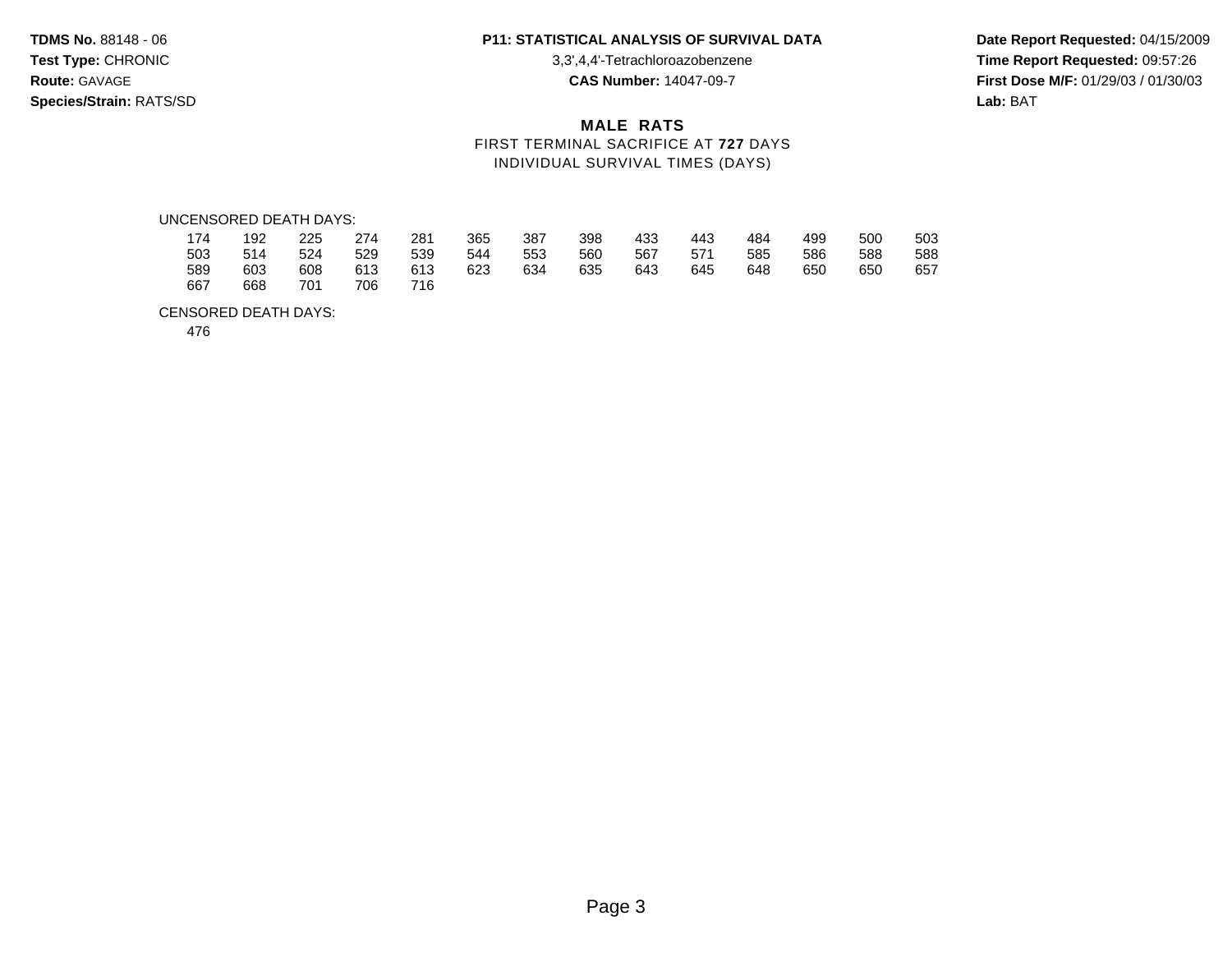**Test Type:** CHRONIC 3,3',4,4'-Tetrachloroazobenzene **Time Report Requested:** 09:57:26 **Route:** GAVAGE **CAS Number:** 14047-09-7 **First Dose M/F:** 01/29/03 / 01/30/03

## **MALE RATS**

FIRST TERMINAL SACRIFICE AT **727** DAYS

# **KAPLAN-MEIER SURVIVAL PROBABILITY ESTIMATES (%)**

| <b>DOSE</b>      | TIME (DAYS) |       |       |      |      |      |      |      |      |        |  |
|------------------|-------------|-------|-------|------|------|------|------|------|------|--------|--|
|                  | 90          | 180   | 270   | 365  | 425  | 485  | 545  | 605  | 665  | 727(A) |  |
| 0 MG/KG          | 100.0       | 100.0 | 100.0 | 98.0 | 94.0 | 94.0 | 90.0 | 81.8 | 69.5 | 57.2   |  |
| 10 MG/KG         | 98.0        | 96.0  | 96.0  | 94.0 | 92.0 | 84.0 | 60.0 | 48.0 | 32.0 | 18.0   |  |
| 30 MG/KG         | 100.0       | 98.0  | 95.9  | 89.8 | 87.8 | 75.5 | 67.3 | 42.9 | 22.4 | 8.2    |  |
| <b>100 MG/KG</b> | 100.0       | 98.0  | 94.0  | 88.0 | 84.0 | 77.9 | 59.5 | 39.0 | 14.4 | 4.1    |  |

(A) FIRST TERMINAL SACRIFICE

(B) THE FIRST ENTRY IS THE TREND TEST (TARONE, 1975) RESULT. SUBSEQUENT ENTRIES ARE THE RESULTS OF PAIRWISE TESTS (COX, 1972). NEGATIVE TRENDS ARE INDICATED BY "N".

(C) MEAN OF ALL UNCENSORED DEATHS PRIOR TO TERMINAL SACRIFICE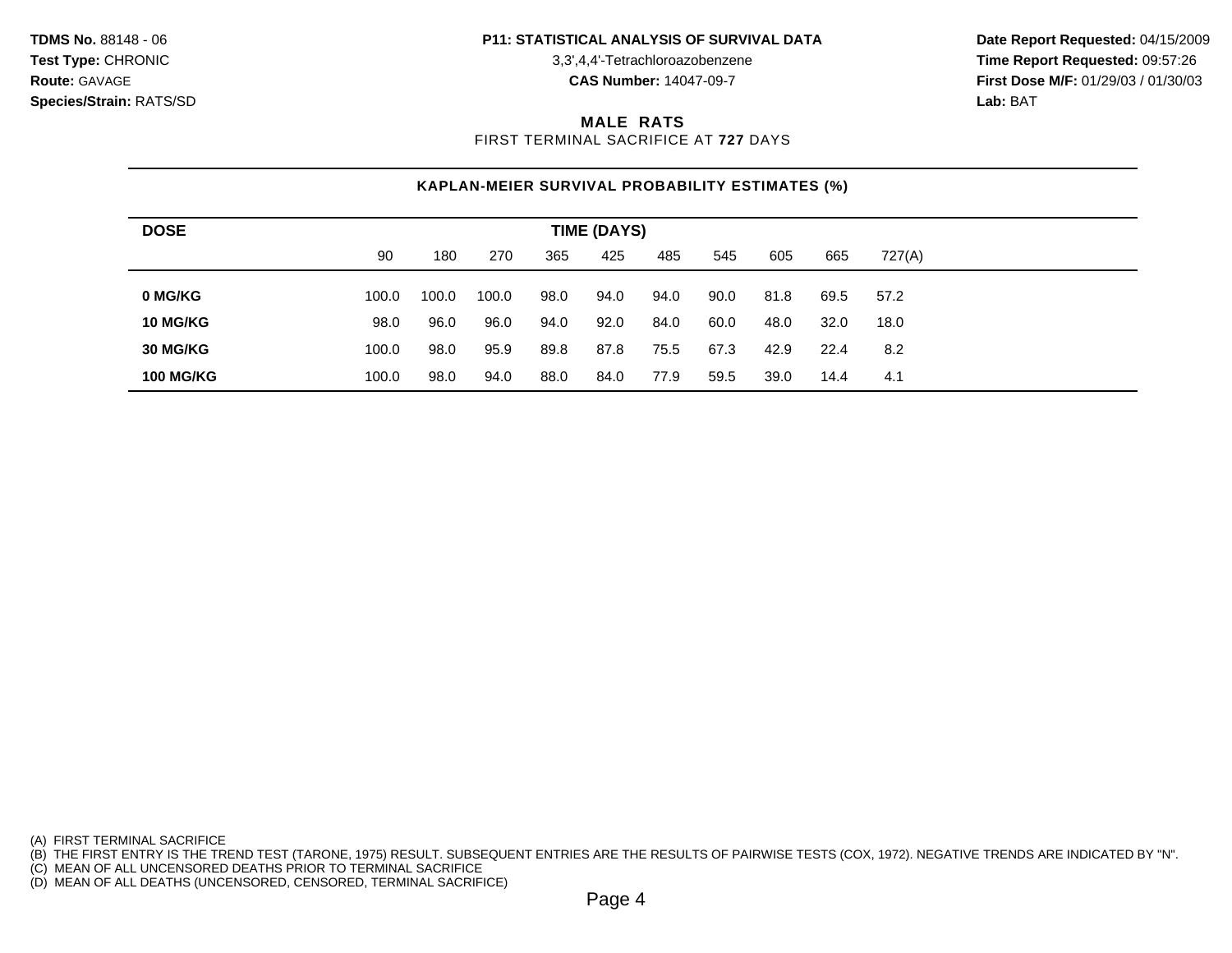**Test Type:** CHRONIC 3,3',4,4'-Tetrachloroazobenzene **Time Report Requested:** 09:57:26 **Route:** GAVAGE **CAS Number:** 14047-09-7 **First Dose M/F:** 01/29/03 / 01/30/03

#### **MALE RATS**

FIRST TERMINAL SACRIFICE AT **727** DAYS

# **SURVIVAL SUMMARY STATISTICS**

| <b>DOSE</b>                                                         | 0 MG/KG         | 10 MG/KG        | 30 MG/KG        | 100 MG/KG       |
|---------------------------------------------------------------------|-----------------|-----------------|-----------------|-----------------|
| SURVIVAL AT END OF STUDY<br>(KAPLAN-MEIER)                          | 57.2%           | 18.0%           | 8.2%            | 4.1%            |
| <b>SIGNIFICANCE (B)</b><br>(LIFE TABLE)                             | P < 0.001       | P < 0.001       | P < 0.001       | P < 0.001       |
| <b>MEAN DAY OF</b><br><b>NATURAL DEATHS (C)</b><br>(STANDARD ERROR) | 591.0<br>(25.4) | 543.8<br>(20.7) | 543.6<br>(20.0) | 535.7<br>(19.7) |
| <b>MEAN LIFE SPAN (D)</b><br>(STANDARD ERROR)                       | 665.3<br>(14.6) | 576.8<br>(19.7) | 548.2<br>(22.0) | 542.2<br>(19.3) |

(A) FIRST TERMINAL SACRIFICE

(B) THE FIRST ENTRY IS THE TREND TEST (TARONE, 1975) RESULT. SUBSEQUENT ENTRIES ARE THE RESULTS OF PAIRWISE TESTS (COX, 1972). NEGATIVE TRENDS ARE INDICATED BY "N".

(C) MEAN OF ALL UNCENSORED DEATHS PRIOR TO TERMINAL SACRIFICE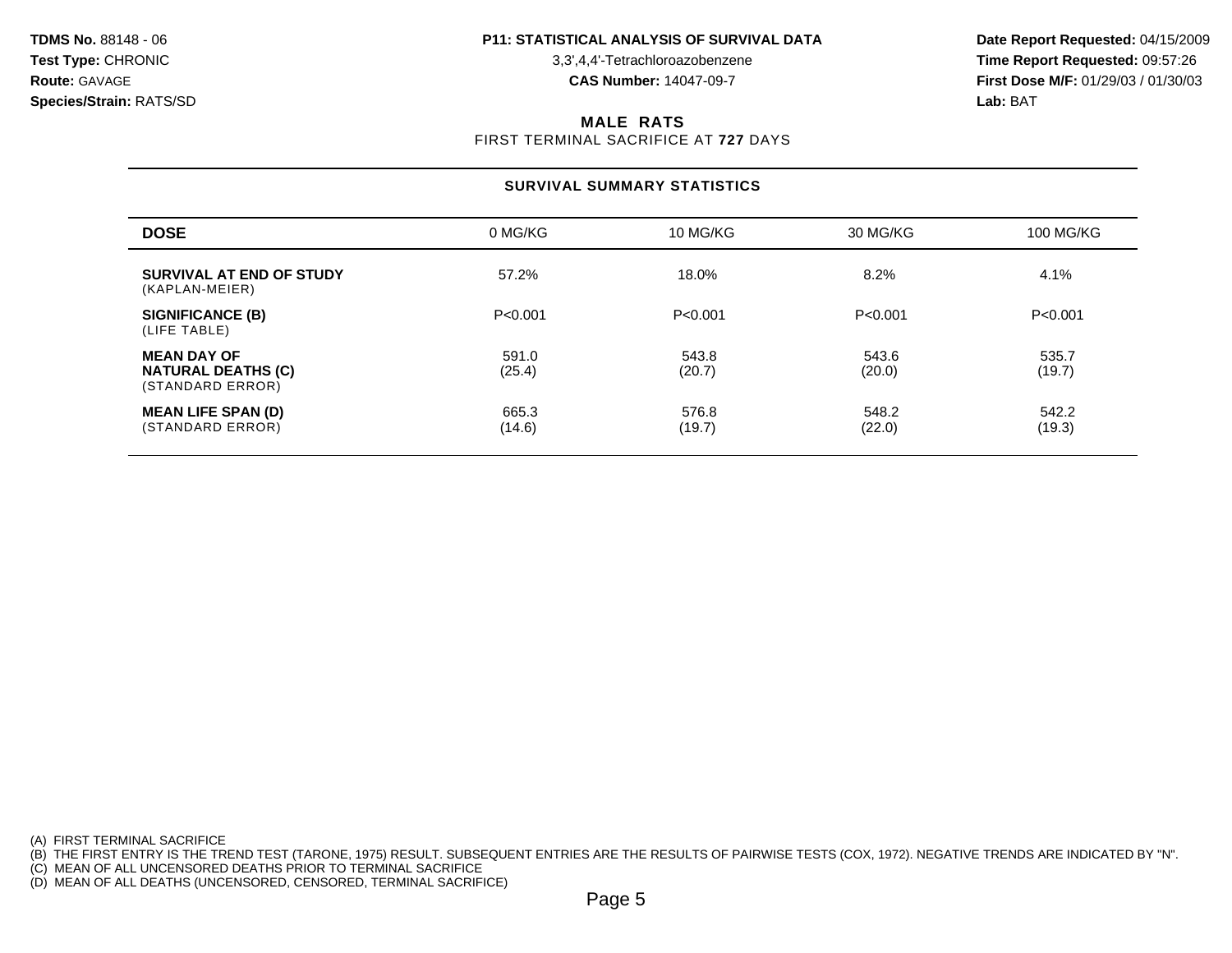## TDMS No. 88148 - 06 **P11: STATISTICAL ANALYSIS OF SURVIVAL DATA** Date Report Requested: 04/15/2009

**Test Type:** CHRONIC 3,3',4,4'-Tetrachloroazobenzene **Time Report Requested:** 09:57:26 **Route:** GAVAGE **CAS Number:** 14047-09-7 **First Dose M/F:** 01/29/03 / 01/30/03

# **FEMALE RATS**

FIRST TERMINAL SACRIFICE AT **727** DAYS INDIVIDUAL SURVIVAL TIMES (DAYS)

# **DOSE = 0 MG/KG**

| TOTAL 50                            |            |                      |            | UNCENSORED DEATHS 24 |            |            |            |            |            | CENSORED DEATHS 1 |            | <b>TERMINAL 25</b> |                    |  |  |
|-------------------------------------|------------|----------------------|------------|----------------------|------------|------------|------------|------------|------------|-------------------|------------|--------------------|--------------------|--|--|
| UNCENSORED DEATH DAYS:              |            |                      |            |                      |            |            |            |            |            |                   |            |                    |                    |  |  |
| 232<br>636                          | 372<br>649 | 406<br>660           | 478<br>674 | 483<br>674           | 504<br>684 | 540<br>696 | 548<br>700 | 548<br>706 | 560<br>712 | 575               | 587        | 588                | 595                |  |  |
| <b>CENSORED DEATH DAYS:</b><br>614  |            |                      |            |                      |            |            |            |            |            |                   |            |                    |                    |  |  |
| $DOSE = 10$                         |            | <b>MG/KG</b>         |            |                      |            |            |            |            |            |                   |            |                    |                    |  |  |
| TOTAL 50                            |            | UNCENSORED DEATHS 20 |            |                      |            |            |            |            |            | CENSORED DEATHS 0 |            |                    | TERMINAL 30        |  |  |
| UNCENSORED DEATH DAYS:              |            |                      |            |                      |            |            |            |            |            |                   |            |                    |                    |  |  |
| 153<br>589                          | 271<br>589 | 309<br>606           | 335<br>621 | 366<br>705           | 460<br>722 | 460        | 510        | 527        | 544        | 553               | 560        | 587                | 587                |  |  |
| <b>CENSORED DEATH DAYS:</b><br>None |            |                      |            |                      |            |            |            |            |            |                   |            |                    |                    |  |  |
| $DOSE = 30$                         |            | <b>MG/KG</b>         |            |                      |            |            |            |            |            |                   |            |                    |                    |  |  |
| TOTAL 50                            |            | UNCENSORED DEATHS 29 |            |                      |            |            |            |            |            | CENSORED DEATHS 2 |            |                    | TERMINAL 19        |  |  |
| UNCENSORED DEATH DAYS:              |            |                      |            |                      |            |            |            |            |            |                   |            |                    |                    |  |  |
| 273<br>612<br>721                   | 391<br>615 | 460<br>628           | 525<br>630 | 540<br>634           | 548<br>644 | 560<br>649 | 574<br>659 | 580<br>668 | 587<br>673 | 593<br>688        | 597<br>710 | 597<br>716         | 611<br>720         |  |  |
| <b>CENSORED DEATH DAYS:</b>         |            |                      |            |                      |            |            |            |            |            |                   |            |                    |                    |  |  |
| 229                                 | 439        |                      |            |                      |            |            |            |            |            |                   |            |                    |                    |  |  |
| $DOSE = 100$                        |            | <b>MG/KG</b>         |            |                      |            |            |            |            |            |                   |            |                    |                    |  |  |
| TOTAL 50                            |            |                      |            | UNCENSORED DEATHS 33 |            |            |            |            |            | CENSORED DEATHS 0 |            |                    | <b>TERMINAL 17</b> |  |  |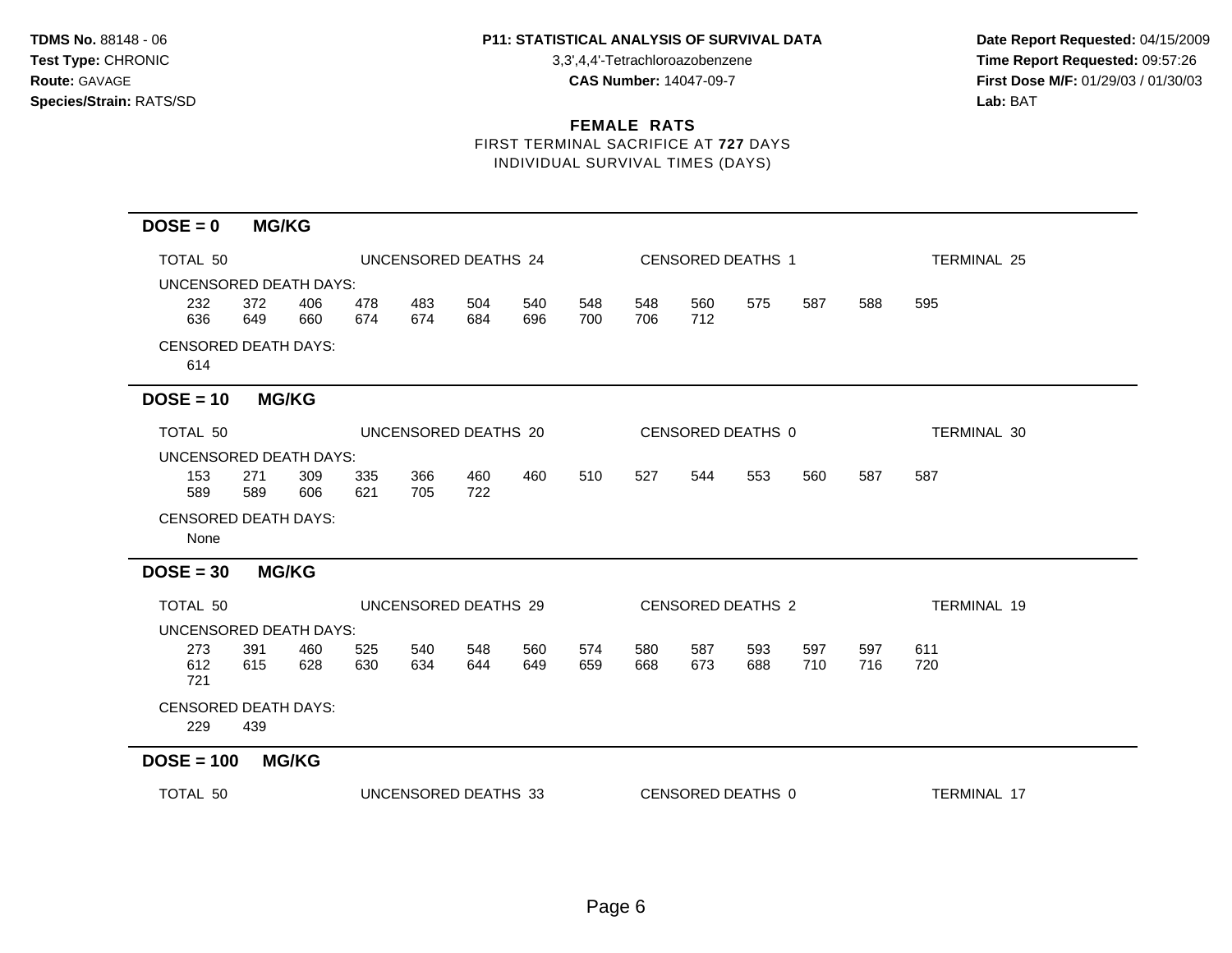**Test Type:** CHRONIC 3,3',4,4'-Tetrachloroazobenzene **Time Report Requested:** 09:57:26 **Route:** GAVAGE **CAS Number:** 14047-09-7 **First Dose M/F:** 01/29/03 / 01/30/03 **Species/Strain:** RATS/SD **Lab:** BAT

## **FEMALE RATS** FIRST TERMINAL SACRIFICE AT **727** DAYS INDIVIDUAL SURVIVAL TIMES (DAYS)

#### UNCENSORED DEATH DAYS:

|  |                     |  |  | 314 378 401 467 481 523 536 551 558 560 588 590 |  |                 | 608 616 |  |
|--|---------------------|--|--|-------------------------------------------------|--|-----------------|---------|--|
|  |                     |  |  | 617 630 632 632 649 658 671 679 684 684         |  | 684 689 693 693 |         |  |
|  | 705 705 718 721 725 |  |  |                                                 |  |                 |         |  |

#### CENSORED DEATH DAYS:

None

# **TDMS No.** 88148 - 06 **P11: STATISTICAL ANALYSIS OF SURVIVAL DATA Date Report Requested:** 04/15/2009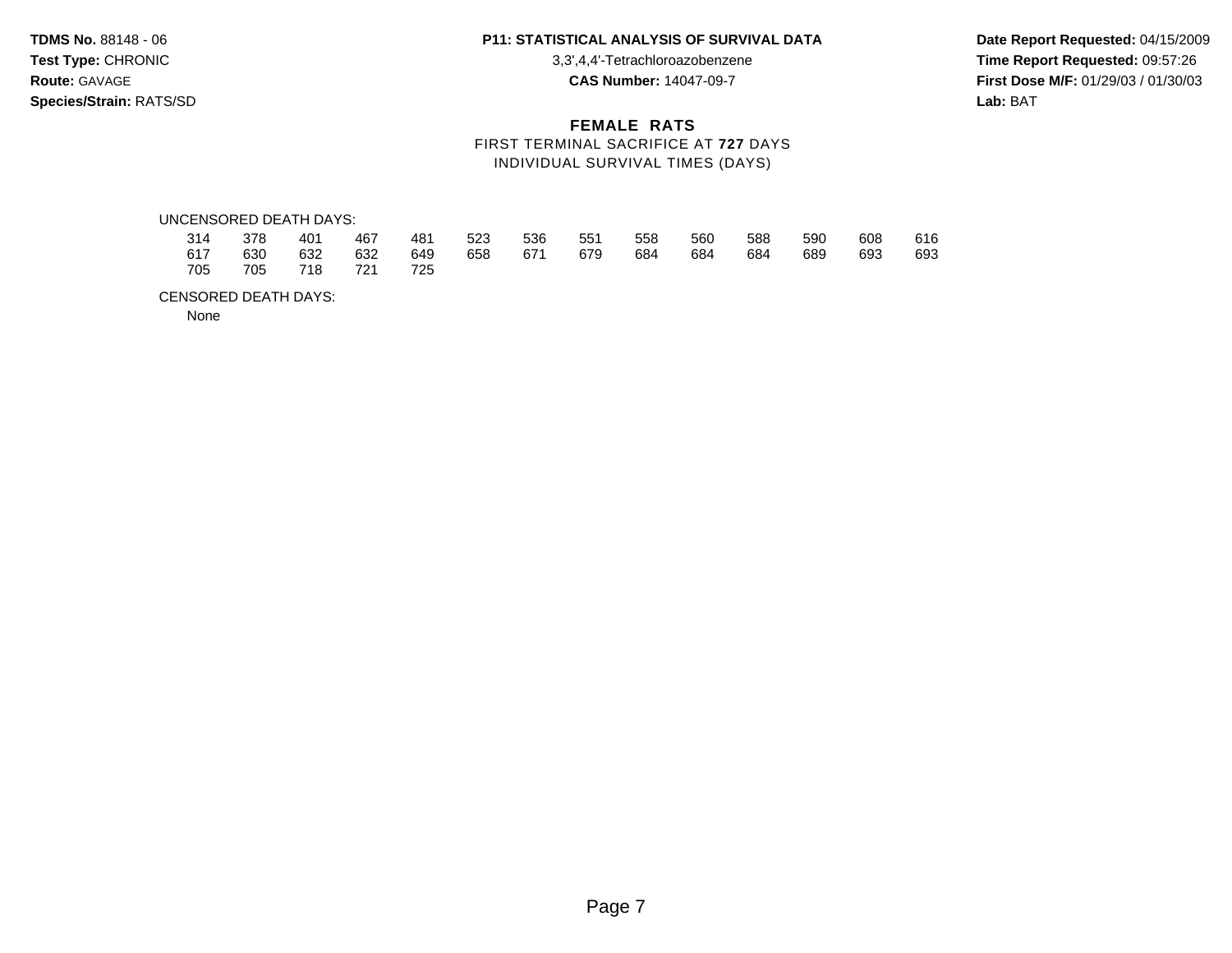**Test Type:** CHRONIC 3,3',4,4'-Tetrachloroazobenzene **Time Report Requested:** 09:57:26 **Route:** GAVAGE **CAS Number:** 14047-09-7 **First Dose M/F:** 01/29/03 / 01/30/03

## **FEMALE RATS**

FIRST TERMINAL SACRIFICE AT **727** DAYS

# **KAPLAN-MEIER SURVIVAL PROBABILITY ESTIMATES (%)**

| <b>DOSE</b>      |       |       |       |      |      |      |      |      |      |        |  |
|------------------|-------|-------|-------|------|------|------|------|------|------|--------|--|
|                  | 90    | 180   | 270   | 365  | 425  | 485  | 545  | 605  | 665  | 727(A) |  |
| 0 MG/KG          | 100.0 | 100.0 | 98.0  | 98.0 | 94.0 | 90.0 | 86.0 | 72.0 | 65.8 | 51.4   |  |
| 10 MG/KG         | 100.0 | 98.0  | 98.0  | 92.0 | 90.0 | 86.0 | 80.0 | 68.0 | 64.0 | 60.0   |  |
| <b>30 MG/KG</b>  | 100.0 | 100.0 | 100.0 | 98.0 | 95.9 | 93.8 | 89.7 | 73.0 | 54.2 | 39.6   |  |
| <b>100 MG/KG</b> | 100.0 | 100.0 | 100.0 | 98.0 | 94.0 | 90.0 | 86.0 | 76.0 | 60.0 | 34.0   |  |

(A) FIRST TERMINAL SACRIFICE

(B) THE FIRST ENTRY IS THE TREND TEST (TARONE, 1975) RESULT. SUBSEQUENT ENTRIES ARE THE RESULTS OF PAIRWISE TESTS (COX, 1972). NEGATIVE TRENDS ARE INDICATED BY "N".

(C) MEAN OF ALL UNCENSORED DEATHS PRIOR TO TERMINAL SACRIFICE